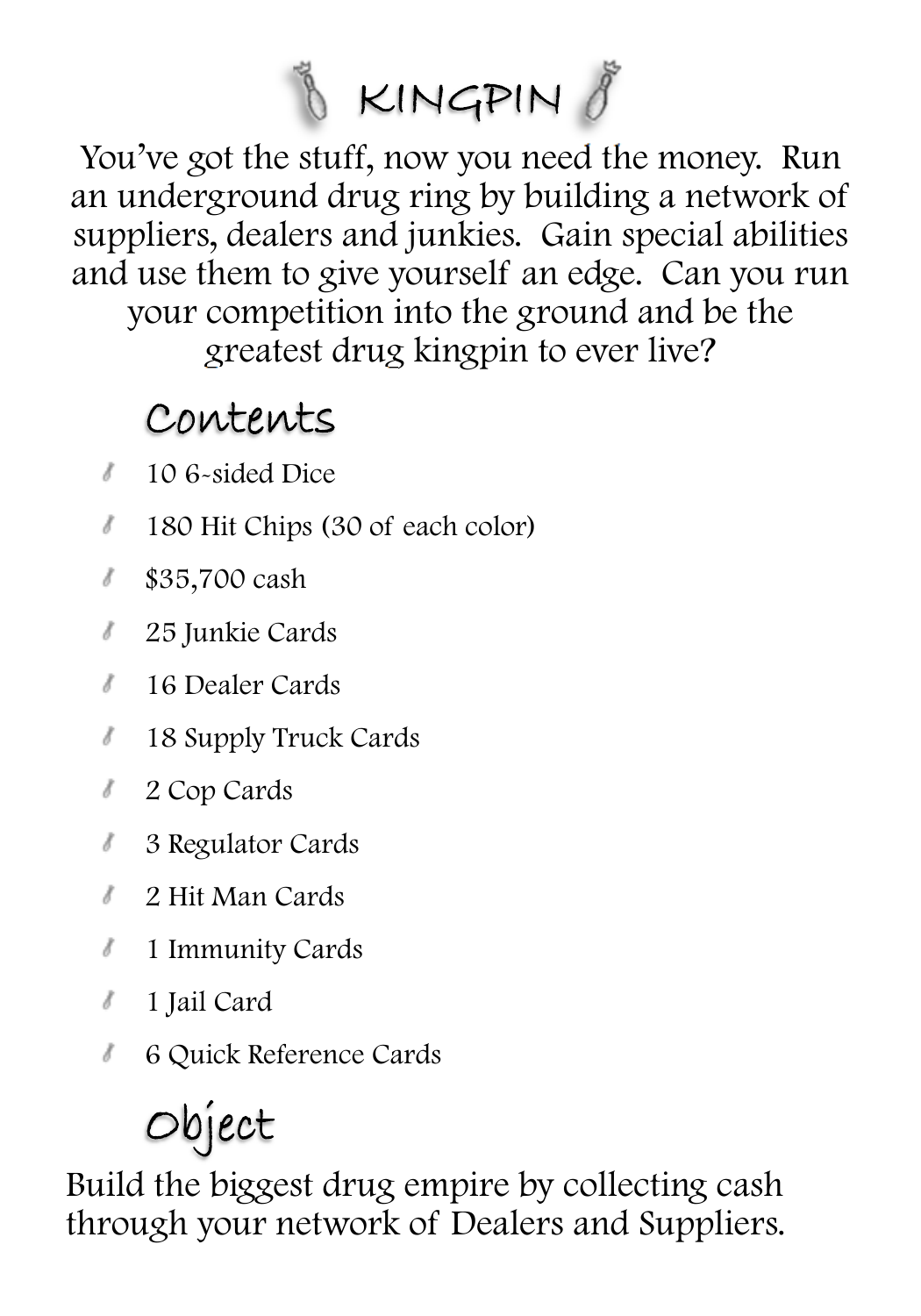## Initial Setup

Set aside a stack of each of the 7 types of Kingpin cards: Cop, Dealer, Hit Man, Immunity, Junkie, Regulator and Supply Truck. You may wish to subdivide the Supply Trucks, Dealers and Junkies into three piles each based on size. Give each player a Supply Truck with a 3 on it, a Dealer with a 3 on it and a Junkie with Cash on Hand of \$200. Set aside the cash, sorted by denomination. Give each player \$100 x [number of players] to put in their bankroll. Each player should then take 30 Hit Chips of one color. Place three Hit Chips on your Supply Truck card. Place \$200 under your Junkie. Roll a die; highest roll will go first.

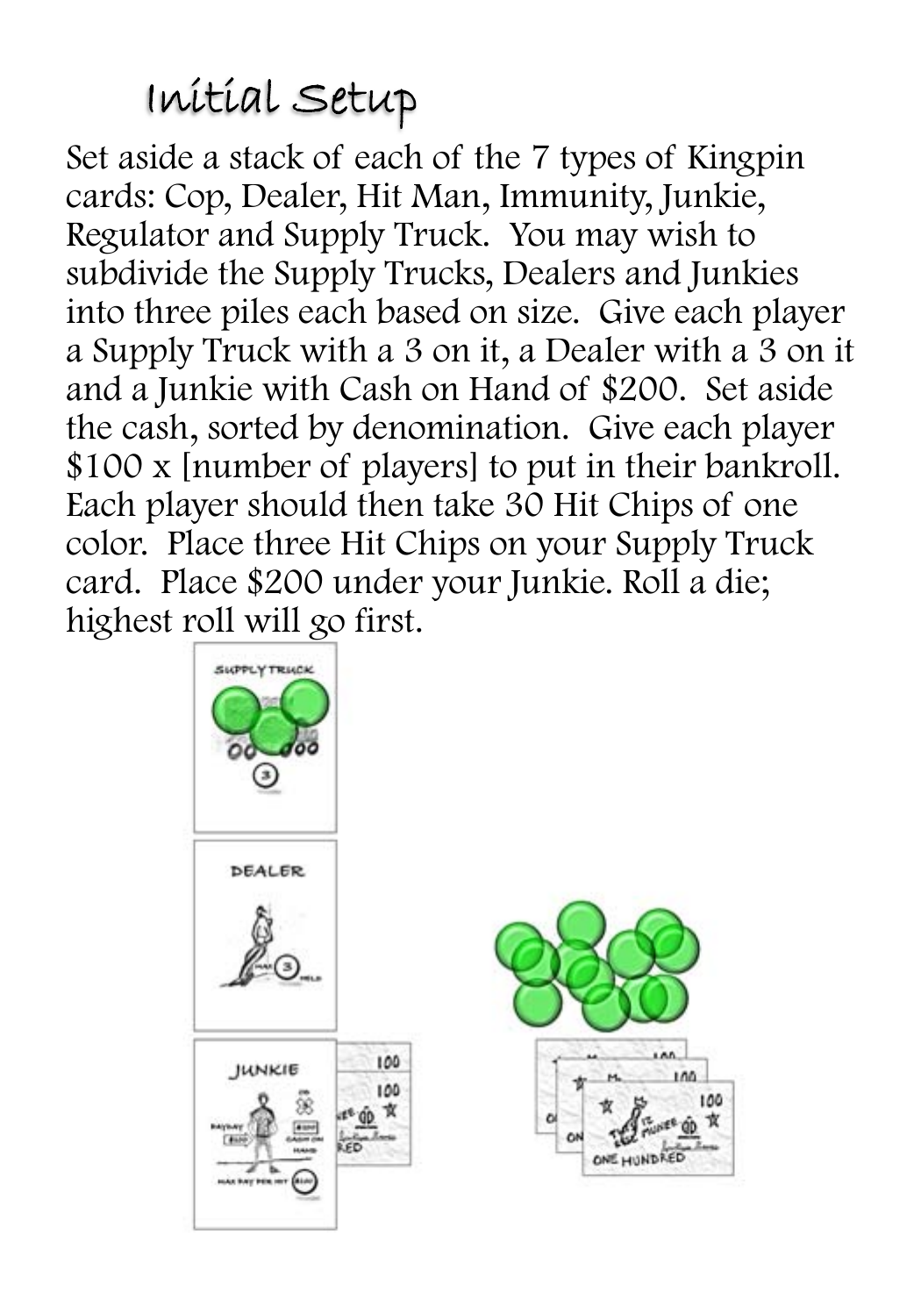A player can never be without a Supply Truck or a Dealer. If an action would cause you to lose your last Supply Truck or Dealer they are immune to the effects of that action. You can however get to a point where you have no Junkies. Your supply of cash and Hit Chips are endless, if you run out, find something to use as additional counters (spare change, paper, etc.)

## On Your Turn

1.Make a purchase {optional} (see Purchase Cards). 2.Roll dice.

3.Allocate die rolls. (see roll outcomes)

4.Use any/all Special Cards

5.Bail a card out of Jail (see Jail)

6.Play moves to the player on your left.

## Purchase Cards

If you wish to purchase additional cards to expand your empire, you must do so **before** rolling. The prices for each card type are as follows and appear on the backs of the cards:

- Junkies Half the cost of their Cash on **Hand**
- Dealers \$100 x number in circle
- Supply Trucks \$100 x number in circle
- Special Cards \$600 each

#### You may not purchase two identical cards on a turn.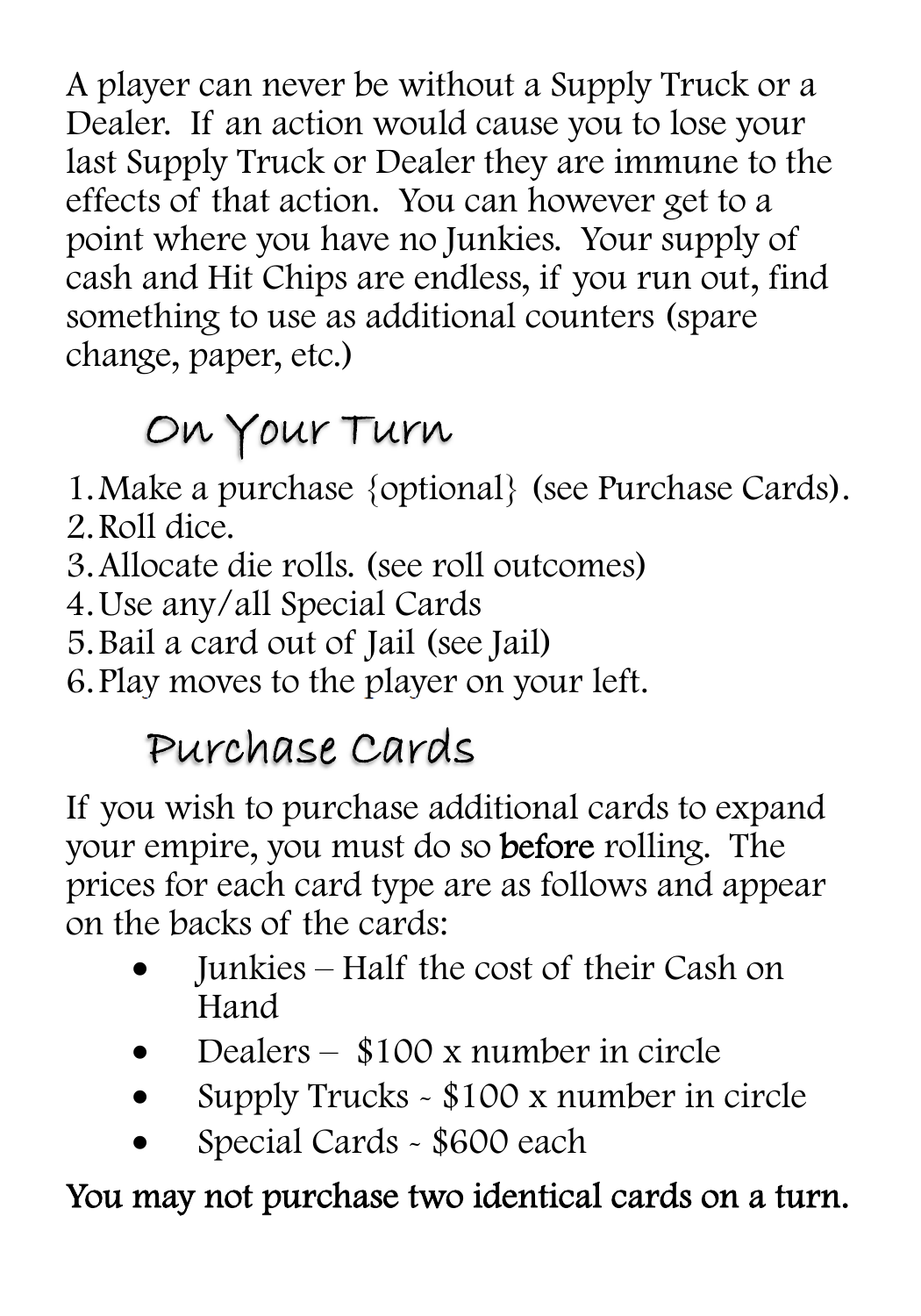### Special Cards

You may only use a Special Card on your turn. All Special cards must wait a turn after purchase before they can be used against another player. Immunity can be used to block attacks from other players at any time. You may use as many Special Cards on your turn as you wish as long as they aren't Exhausted.

Cop – Spend \$200 to use a Cop to put Junkies, Dealers or Special Cards in Jail. Cops can not be used on Supply Trucks. A player may pay the bribe to the Cop's owner instead of having their card placed in Jail. Exhaust (flip card over) after use. This card can be reused only after Activating it again.

Hit Man – A Hit Man can be Exhausted to eliminate another player's card from the game for the bounty listed on the Hit Man card. Each time a player is targeted the owner of the targeted card can double the bounty to target an attacker's card instead. The final bounty is paid the bank and the target is removed from the game. A Hit Man cannot be used to eliminate a Supply Truck. Exhaust (flip card over) after use. This card can be reused only after Activating it again.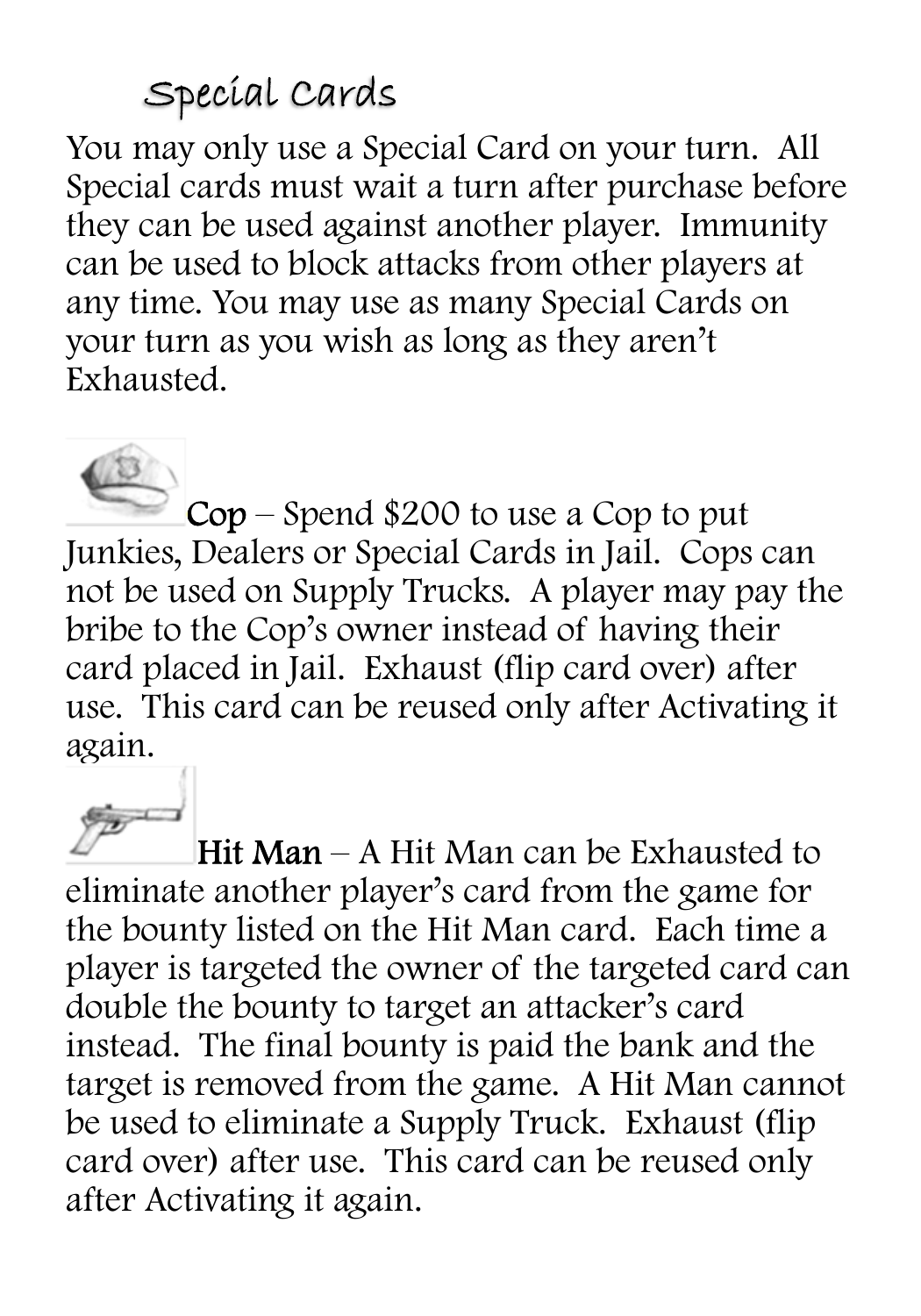Immunity – Immunity can be used to prevent the effect of one action caused by another Special Card. Exhaust (flip card over) after use. This card can be reused only after Activating it again. Chloroform cannot be blocked by Immunity.

Regulator – Place Regulator next to another player to target them. Place one of your Hit Chips on the Regulator to keep track of ownership. A Regulator prevents the player targeted from using a roll of a  $\bullet$  as a Shipment action once per turn. A Regulator is only Exhausted if it is bribed (pay to the owner) or chloroformed (pay to the bank). A Regulator can only be Chloroformed if it is not currently targeting a player. Exhaust (flip card over) after use. This card can be reused only after Activating it again.

### Basic Cards

00 000 Supply Truck – Supply Trucks are used to bring your shipments of Hits. The cards contain a specific Shipment value (3, 4 or 5, shown in the circle). When Shipment is rolled, place that number of chips onto an empty Supply Truck Card. Supply Trucks cannot get sent to jail.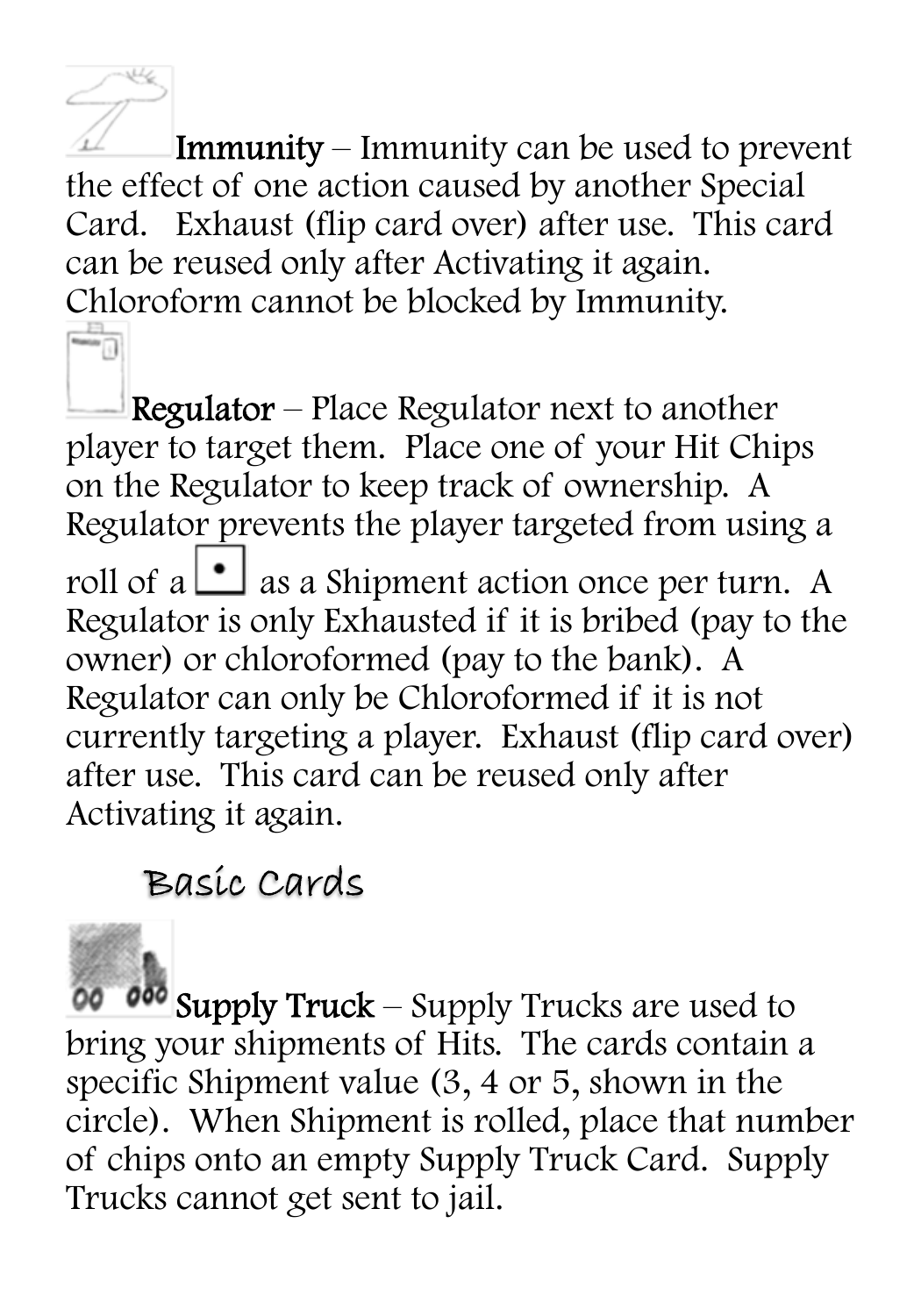

Dealer – Dealers sell the Hits to the Junkies. You need to Distribute the Hits to your Dealers before you can sell them. A Dealer can hold a number of Hits equal to the Maximum Hits Held value on the card (3,6 or 12 shown in the circle).

**Junkie** – Junkies are your cash supply. When you place a Junkie, place cash equal to its Cash on Hand under the card. The Payday value is the amount you can add to the Junkie card on a Payday roll. The Maximum pay per Hit is the most a Junkie will pay for a Hit. There is also an overdose (OD) value. See OD for specifics on how this works. If a Junkie dies, put their remaining money in the bank.

If a stack runs out of cards, you may no longer purchase that card type.

## Roll Outcomes

Roll a number of dice equal to the number of Basic Cards plus all active Special Cards in your empire.

*Single Die Outcomes* 

 – Shipment – Add a number of Hit Chips, equal to the number in the circle on one of your empty Supply Truck cards.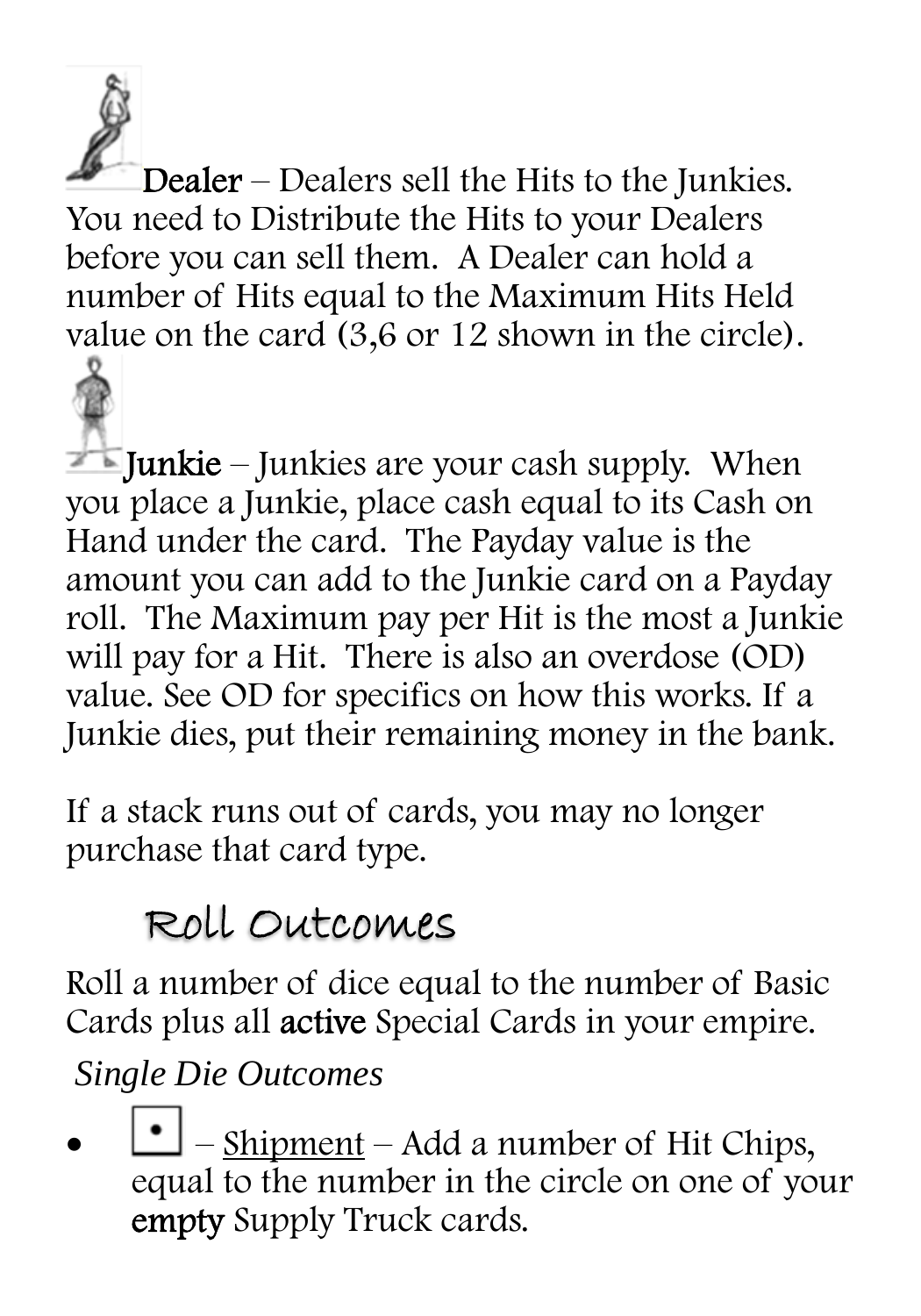- Distribute Move all the Hit Chips from one of your Supply Trucks to any number of your Dealers. Be sure to not place more Hit Chips than the Maximum Hits Held for your Dealers. If your Dealers cannot hold all the Hit Chips from your Supply Truck, discard the extra Hit Chips.
- $\bullet$  Purchase Hits One of your Junkies can purchase Hits from one of your Dealers. See Purchasing Hits.
- $\boxed{\cdot}$   $\frac{Payday Add cash equal to the Payday}{1.4}$ value on your Junkie cards underneath all of your Junkies.
- $\boxed{\cdot \cdot }$  Steal a Deal Sell Hits to an opponent's Junkie, otherwise all actions are the same as they are for Purchase Hits.
- $\boxed{\vdots}$  Chloroform –Pay \$200. Cause any Special Card belonging to any opponent, and not currently targeting another player, to become Exhausted. Any active Special Card can be Exhausted, including Immunity. The only Special Card that could be targeting an opponent at time you are choosing to use Chloroform is a Regulator currently targeting another player.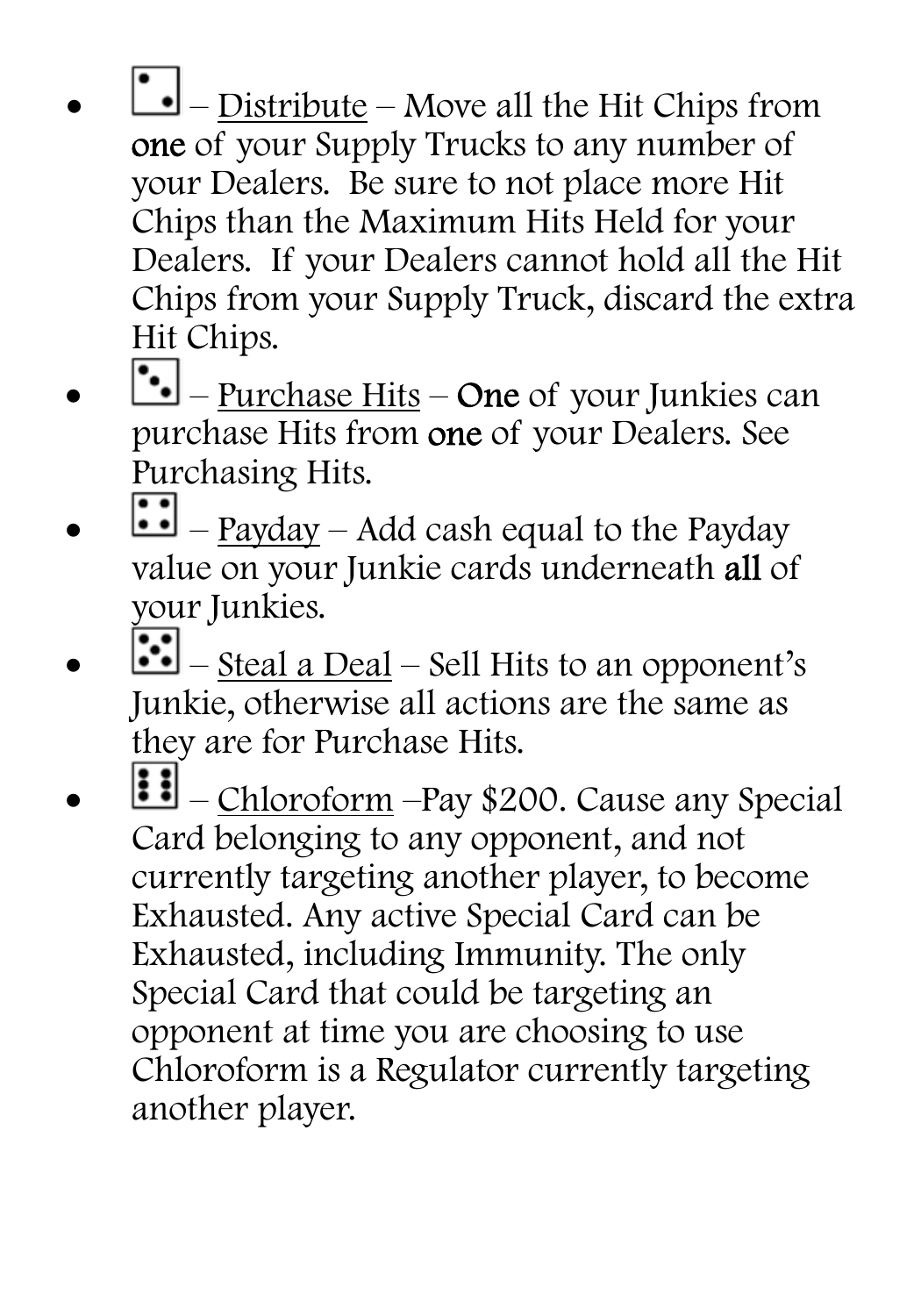#### *Double Die Outcomes*

 All Doubles rolled allow a person to Activate one Special Card or collect \$200 directly to your bankroll.

#### *Triple Die Outcomes*

 Every player's Junkies receive a Payday and then the player rolling receives a free Basic Card.

#### *Quadruple Die Outcomes*

Player rolling receives a free Special Card.

You may choose to use your rolls for single, double, triple or even quadruple die outcomes. For example of you roll a  $\therefore$  you may either choose to activate a Special card and use a Steal a Deal, or to gain a Payday twice and use a Steal a Deal. You may also choose which order you wish to use the rolls. You may want a Payday before a Purchase or a Distribute before a Purchase. You may use each die only once.

If you get nothing you like, you may choose to use a roll you did not get as a single action. You do not get to use any part of your roll in this case.

Money made during a turn can be used to carryout roll results during a turn. If a player rolls a Purchase Hits and a Chloroform and only has \$100, they can Purchase Hits for \$200 and then pay the \$200 to Chloroform an opponent's Cop.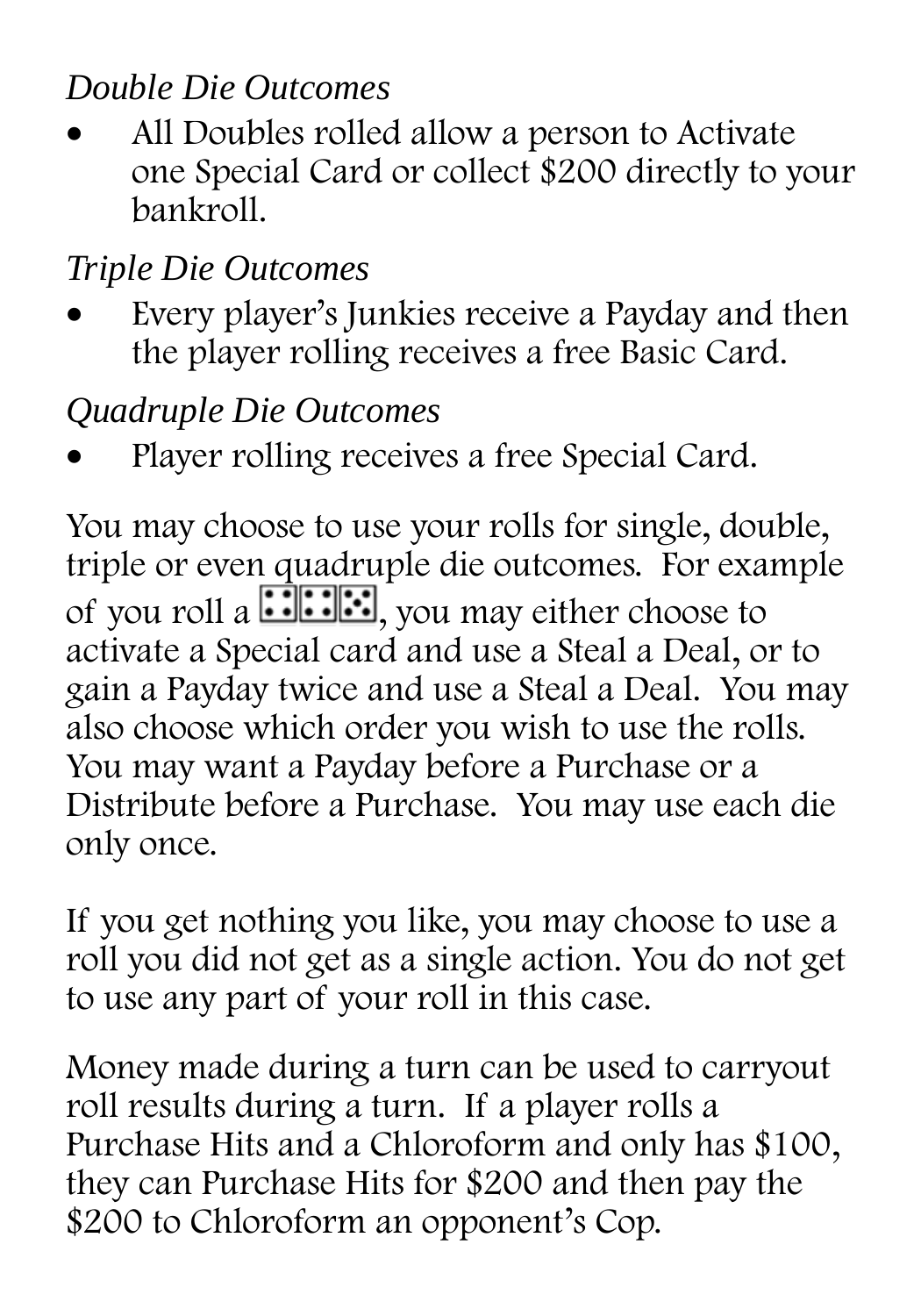## Purchasing Hits

When you roll a 3 or 5 this allows you to purchase a Hit, you collect cash from one Junkie  $(3 =$ your Junkie,  $5 =$  somebody else's Junkie) to pay for any number of Hits from one of your Dealers. Remove a Hit Chip for each Hit purchased and collect money from the Junkie's pile not greater than the maximum payment the Junkie will pay per hit.

You may collect less than the maximum if you would like. You may wish to do this if the Junkie doesn't have the exact amount of cash you need or you are trying to cause a Junkie to OD. This money enters your bankroll and can be used as you see fit. Only money in your bankroll counts towards the amount needed to win.

### OD

Junkies can buy as many Hits as you are willing to sell to them. They always have the risk of overdosing and dying if you give them more hits than their OD value. Roll 3 dice if you exceed the OD value by one. If you roll a 3 or less on at least one die the Junkie is fine. The Junkie dies and is removed from the game if you fail to roll a 3 or less. Roll 1 less die for each additional Hit over the OD value. 4 Hits over the OD value means instant death. You still collect all of your money if the Junkie ODs.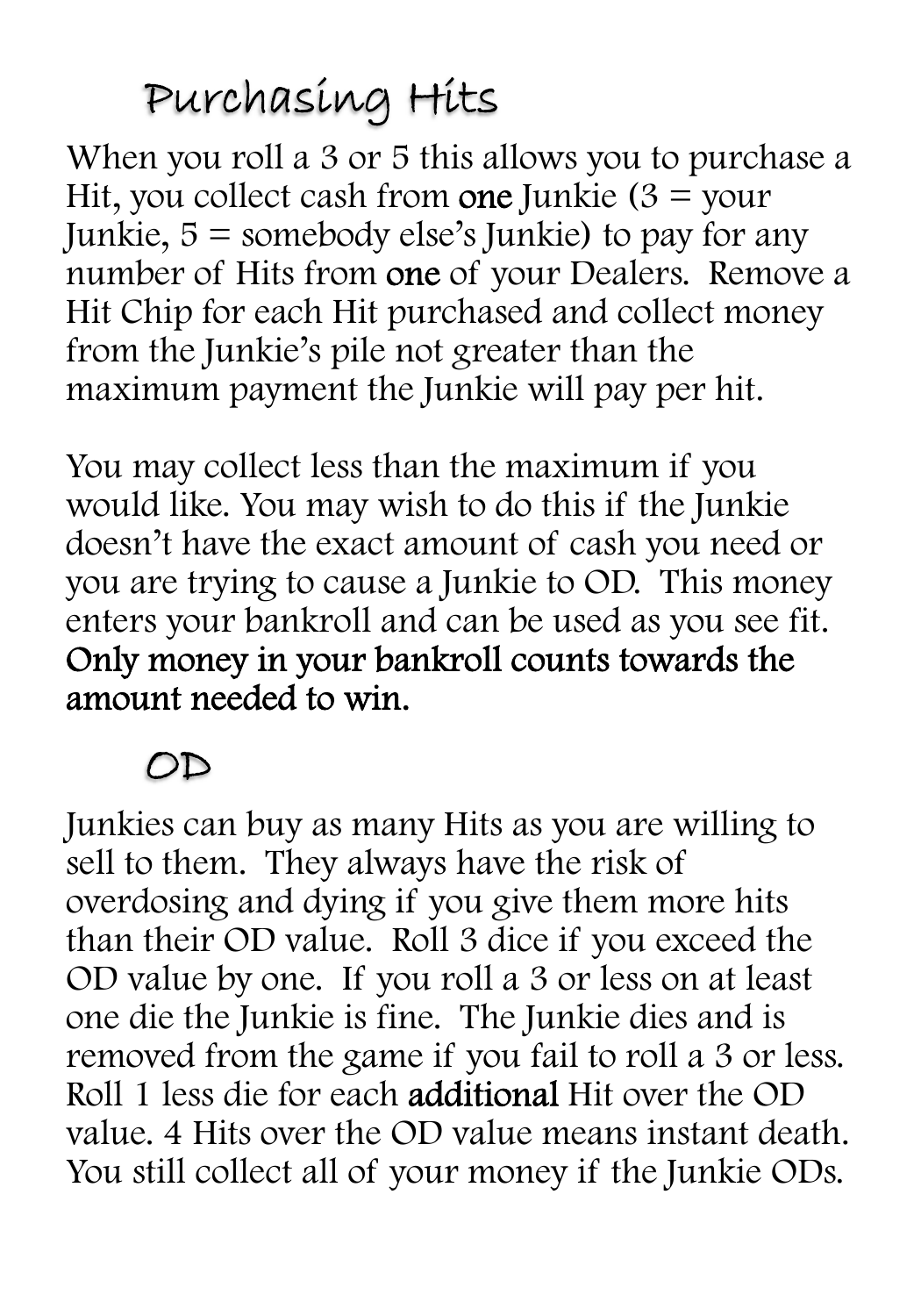# Jail

If you wish to bail a card out of Jail, the prices for each card type are as follows:

- Junkies Payday amount
- Dealers  $$100 \times$   $\odot$
- Special Cards \$1000

When a Junkie is jailed, all of its money is returned to the general cash piles.

## Sample Turn

Sandra starts her turn with the setup shown below. She rolls 7 dice because she has 7 Basic Cards and no Active Special Cards.

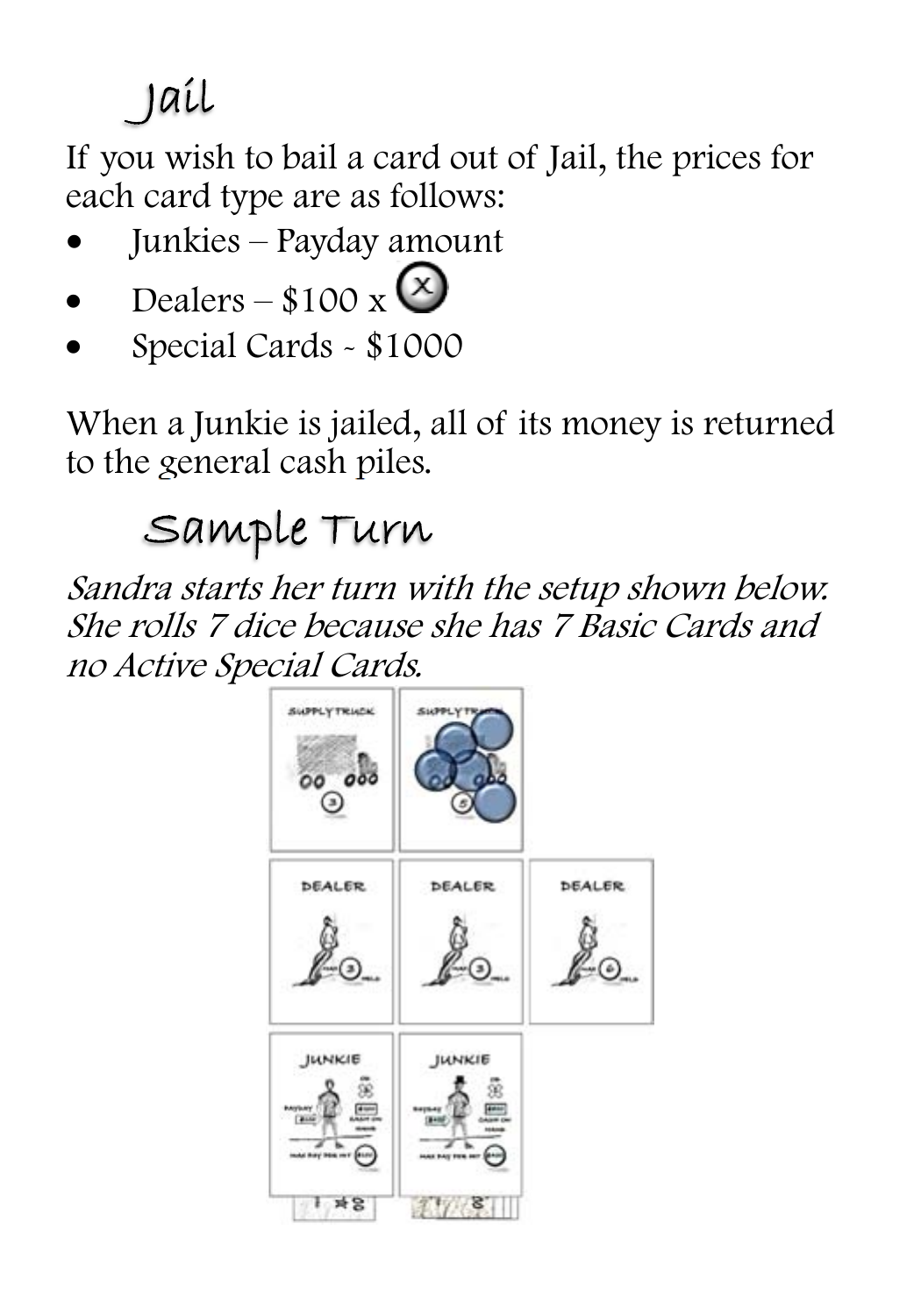### Sandra rolls  $\cdot \cdot \cdot \cdot$ .

On her turn she chooses to first use  $a \stackrel{\bullet}{\longrightarrow}$  to distribute her 5 Hit Chips onto her Dealer (6). She then chooses to use  $\bigcup$  to add 5 Hit Chips to her Supply Truck (5). She uses another  $\Box$  to move Hit Chips from her Supply Truck (5): 1 to Dealer (6), 3 to a Dealer (3) and 1 to the other Dealer (3). She then uses the  $t \cdot d$  to sell 2 Hit Chips to her Junkie with the \$400 Payday. She collects \$800 to her Bankroll. She needs to make an OD roll for her Junkie with three dice. All the dice were higher than  $\ddot{\cdot}$  so her Junkie dies. She uses the  $\ddot{\cdot}$  to collect \$200.

The third  $\ddot{\bullet}$  she rolled goes to waste for this turn and if she doesn't buy another card next turn, she'll only get to roll 6 dice because she lost a card.

## Winning the Game

Be the first Kingpin to bankroll \$5,000, or have the most money if it is impossible for anybody to gain any more money.

For a shorter game, play to \$3,000 or for an epic game, play to \$10,000.